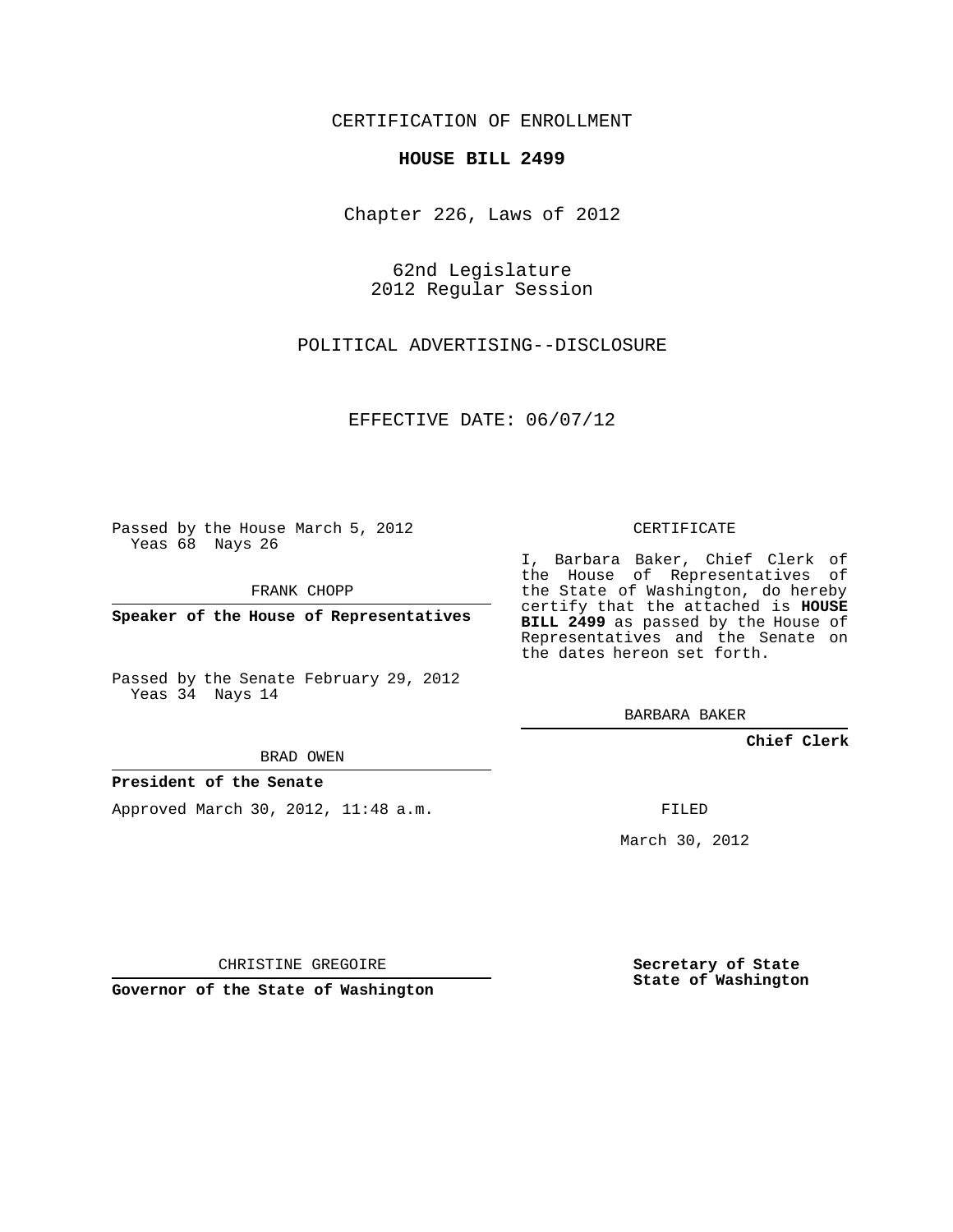# **HOUSE BILL 2499** \_\_\_\_\_\_\_\_\_\_\_\_\_\_\_\_\_\_\_\_\_\_\_\_\_\_\_\_\_\_\_\_\_\_\_\_\_\_\_\_\_\_\_\_\_

\_\_\_\_\_\_\_\_\_\_\_\_\_\_\_\_\_\_\_\_\_\_\_\_\_\_\_\_\_\_\_\_\_\_\_\_\_\_\_\_\_\_\_\_\_

#### AS AMENDED BY THE SENATE

Passed Legislature - 2012 Regular Session

# **State of Washington 62nd Legislature 2012 Regular Session**

**By** Representatives Billig, Finn, Hunt, Appleton, Hasegawa, Reykdal, Liias, Ormsby, Sells, Jinkins, Fitzgibbon, Kagi, Miloscia, Kelley, Hudgins, Roberts, and Pollet

Read first time 01/16/12. Referred to Committee on State Government & Tribal Affairs.

 AN ACT Relating to expanding disclosure of political advertising to include advertising supporting or opposing ballot measures; and amending RCW 42.17A.320.

BE IT ENACTED BY THE LEGISLATURE OF THE STATE OF WASHINGTON:

 **Sec. 1.** RCW 42.17A.320 and 2010 c 204 s 505 are each amended to read as follows:

 (1) All written political advertising, whether relating to candidates or ballot propositions, shall include the sponsor's name and address. All radio and television political advertising, whether relating to candidates or ballot propositions, shall include the sponsor's name. The use of an assumed name for the sponsor of electioneering communications, independent expenditures, or political advertising shall be unlawful. For partisan office, if a candidate has expressed a party or independent preference on the declaration of candidacy, that party or independent designation shall be clearly identified in electioneering communications, independent expenditures, or political advertising.

 (2) In addition to the information required by subsection (1) of this section, except as specifically addressed in subsections (4) and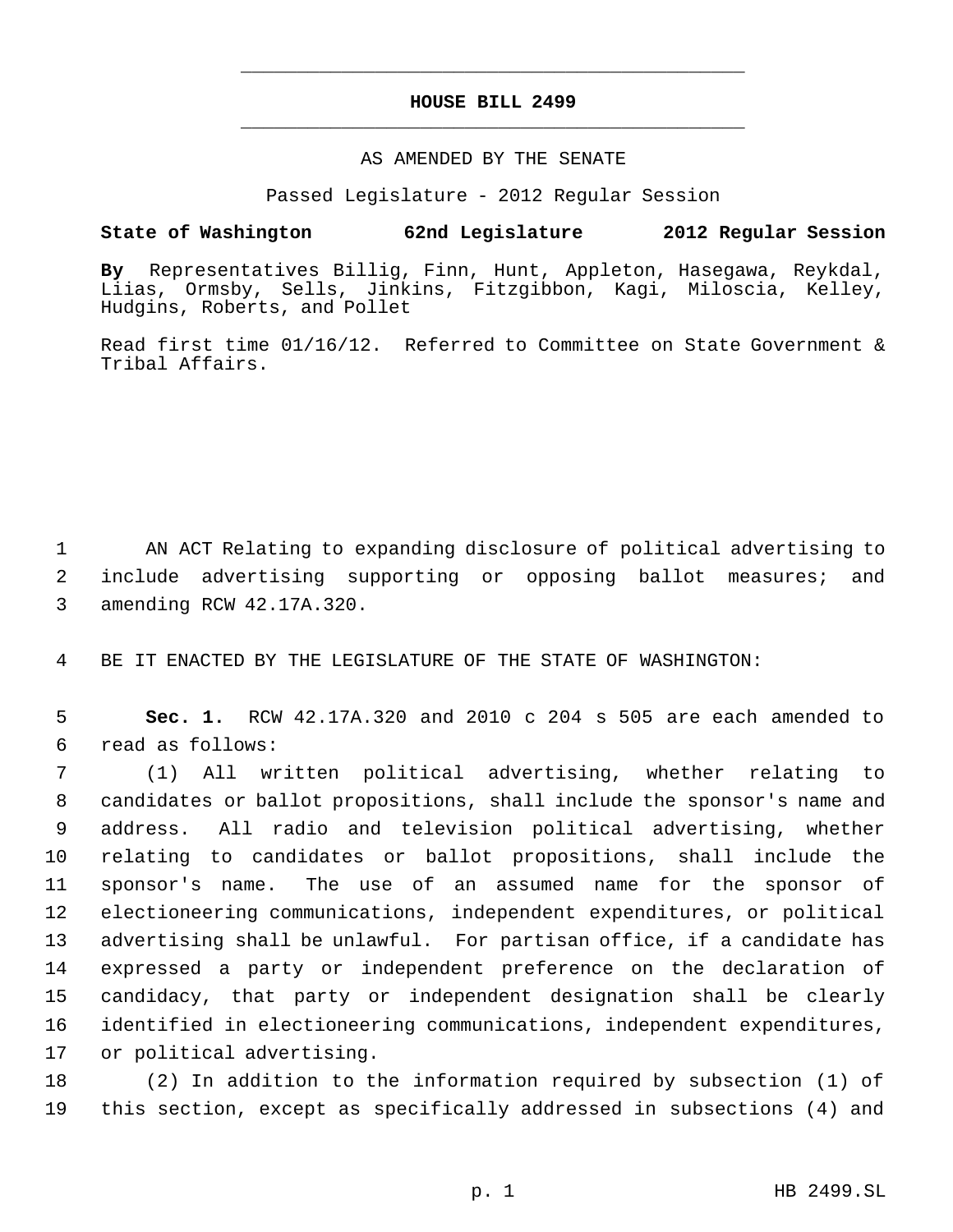(5) of this section, all political advertising undertaken as an independent expenditure or an electioneering communication by a person or entity other than a bona fide political party must include as part of the communication:

 (a) The statement: "No candidate authorized this ad. It is paid for by (name, address, city, state)";

 (b) If the sponsor is a political committee, the statement: "Top Five Contributors," followed by a listing of the names of the five persons or entities making the largest contributions in excess of seven hundred dollars reportable under this chapter during the twelve-month period before the date of the advertisement or communication; and

 (c) If the sponsor is a political committee established, maintained, or controlled directly, or indirectly through the formation of one or more political committees, by an individual, corporation, union, association, or other entity, the full name of that individual or entity.

 (3) The information required by subsections (1) and (2) of this section shall:

 (a) Appear on the first page or fold of the written advertisement or communication in at least ten-point type, or in type at least ten percent of the largest size type used in a written advertisement or communication directed at more than one voter, such as a billboard or poster, whichever is larger;

(b) Not be subject to the half-tone or screening process; and

(c) Be set apart from any other printed matter.

 (4) In an independent expenditure or electioneering communication transmitted via television or other medium that includes a visual image, the following statement must either be clearly spoken, or appear in print and be visible for at least four seconds, appear in letters greater than four percent of the visual screen height, and have a reasonable color contrast with the background: "No candidate authorized this ad. Paid for by (name, city, state)." If the advertisement or communication is undertaken by a nonindividual other than a party organization, then the following notation must also be included: "Top Five Contributors" followed by a listing of the names of the five persons or entities making the largest contributions in excess of seven hundred dollars reportable under this chapter during 38 the twelve-month period ((before the date of the advertisement))